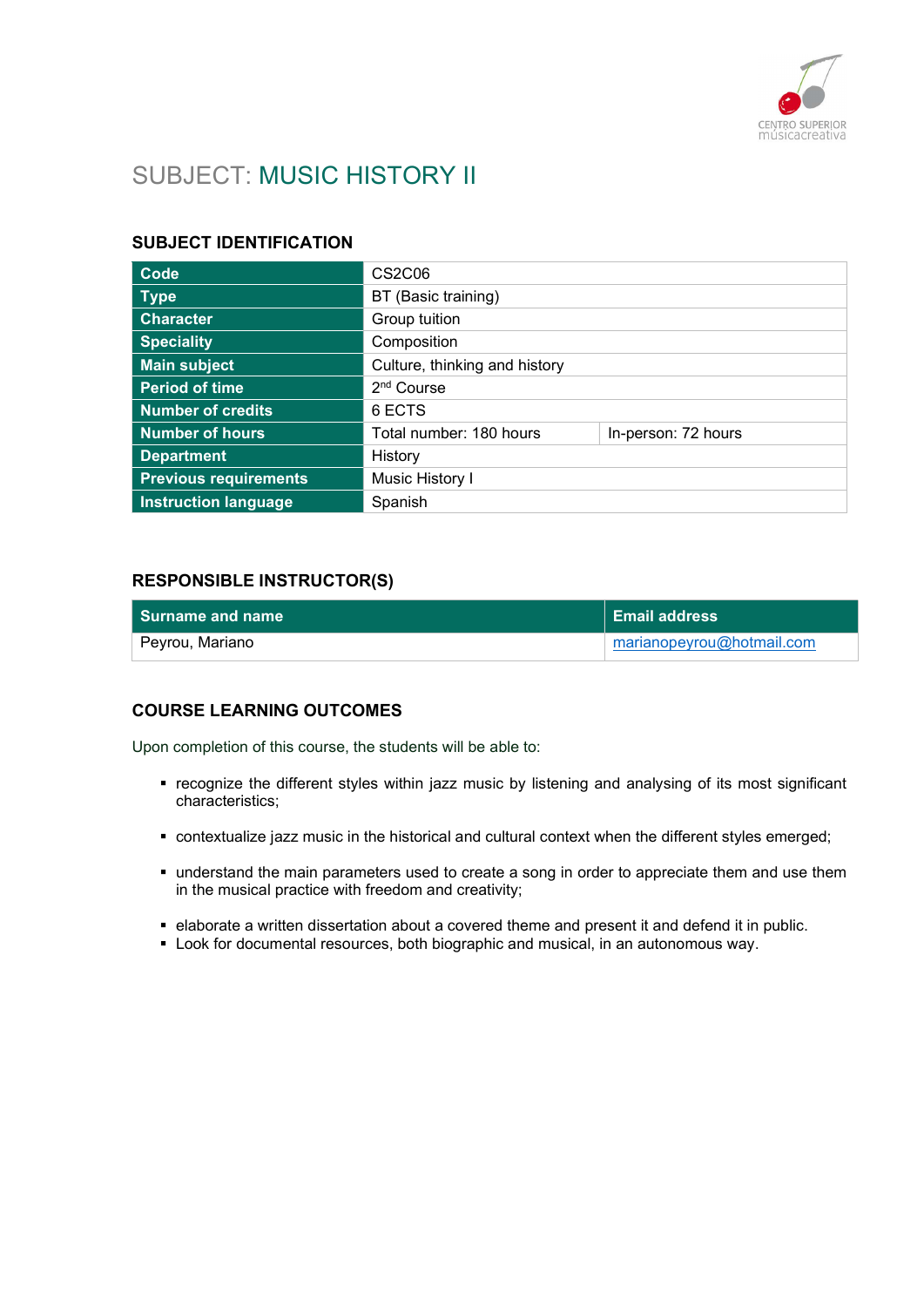

### COURSE CONTENT

| <b>Thematic block</b>                           | <b>Theme/repertoire</b>                                                                                |  |
|-------------------------------------------------|--------------------------------------------------------------------------------------------------------|--|
| I. Classic music XX and<br><b>XXI Centuries</b> | Theme 1. Authors more significant and the characteristics of their work                                |  |
| II. Popular music from the<br>XX Century.       | Theme 1. What's a song? The music and the lyrics. Aesthetic matters:<br>divergences and contact points |  |
|                                                 | Theme 2. Rock and roll and its derivates                                                               |  |
|                                                 | Theme 3. Simphonic rock and psycodelia.                                                                |  |
|                                                 | Theme 4. Punk and heavy                                                                                |  |
|                                                 | Theme 5. Latin American music                                                                          |  |
|                                                 | Theme 6. French music                                                                                  |  |
|                                                 | Theme 7. Brasilian music                                                                               |  |
|                                                 | Theme 8. Fado                                                                                          |  |
|                                                 | Theme 1. Form                                                                                          |  |
| III.<br>The Songs (Broadway<br>Songs)           | Theme 2. Compas and dynamics                                                                           |  |
|                                                 | Theme 3. Styles and timbers                                                                            |  |
| IV. Jazz and current genres                     | Theme 1. Authors more significant and the characterisitics of their work                               |  |

## STUDENT´S STUDY HOURS PLANNING

| <b>Activity type</b>                                           | <b>Total hours</b>   |
|----------------------------------------------------------------|----------------------|
| <b>Theoretic activities</b>                                    | 50 hours             |
| <b>Practice activities</b>                                     | 14hours              |
| Other mandatory training activities (seminars, workshops etc.) | 4                    |
| <b>Test taking</b>                                             | 4 hours              |
| <b>Student self-study hours</b>                                | 108 hours            |
| Total studying hours                                           | $72+108 = 180$ hours |

#### **METHODOLOGY**

| <b>Theoretical activities</b>                                                | Theoretical/conceptual explanations and analysis of different<br>examples coming from all the most relevant music styles. |
|------------------------------------------------------------------------------|---------------------------------------------------------------------------------------------------------------------------|
| <b>Practical activities</b>                                                  | Practical application of what has been studied in class through<br>listening exercises and test analysis                  |
| <b>Other training mandatory</b><br>activities (workshops,<br>seminars, etc.) | Thematic sessions with visiting professors                                                                                |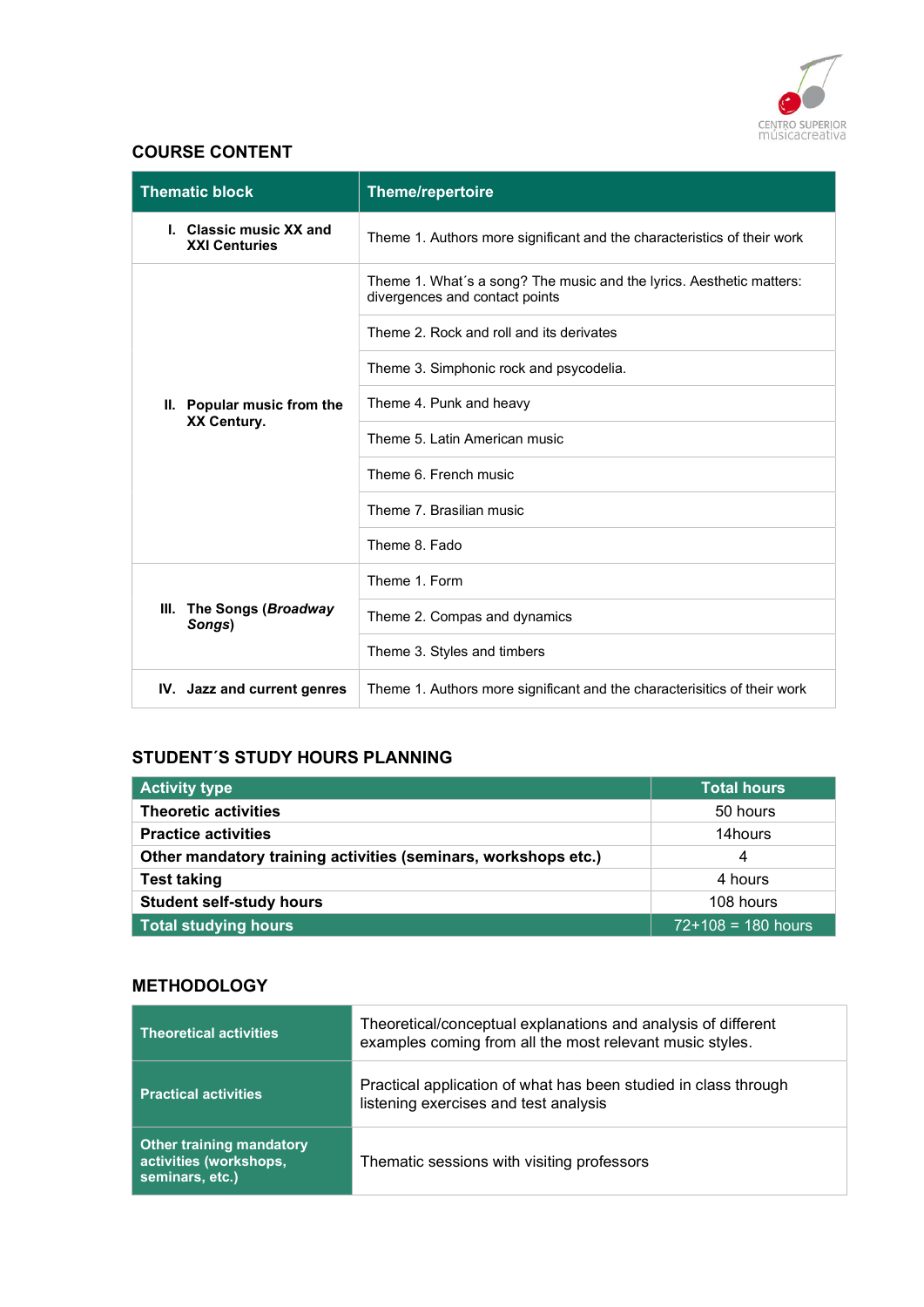

### ASSESSMENT TOOLS

|                                                                                 | Participation: The students must actively participate in class, proving<br>interest and/or understanding of the content covered.                                                                                                         |
|---------------------------------------------------------------------------------|------------------------------------------------------------------------------------------------------------------------------------------------------------------------------------------------------------------------------------------|
| <b>Theoretical activities</b>                                                   | Continuous evaluation: The students must fulfil the requested<br>assignments during the whole academic course, proving research<br>ability and practice synthesis skills concerning theoretical concepts in<br>performance.              |
|                                                                                 | Theoretical exams: The students must take at least two exams during<br>the academic course to show the theoretical knowledge acquired.                                                                                                   |
| <b>Practical activities</b>                                                     | <b>Participation:</b> The students must actively participate in class, proving<br>interest and/or understanding of the content covered.                                                                                                  |
|                                                                                 | Continuous evaluation: The students must fulfil the requested practical<br>assignments during the whole academic course based on to team-<br>work dynamics and also prove writing and oral skills, beside<br>performing skills.          |
|                                                                                 | Performance exams: The students must take at least two exams<br>during the academic course in order to show the practical skills<br>acquired and the practical assimilation of the course contents,<br>following the tests instructions. |
| <b>Other educational mandatory</b><br>activities (workshops,<br>seminars, etc.) | Participation: The students must actively participate in the different<br>relevant events as considered by the instructor or by the degree<br>coordinators.                                                                              |

#### ASSESSMENT CRITERIA

| <b>Theoretical activities</b>                                                | To show the knowledge acquired through the evaluation activities.                                                                                                                                                                                        |
|------------------------------------------------------------------------------|----------------------------------------------------------------------------------------------------------------------------------------------------------------------------------------------------------------------------------------------------------|
| <b>Practical activities</b>                                                  | To prove understanding and knowledge of the main styles and<br>performers of jazz history through critical debate and written<br>assignments. To be able to identify them and deduce the music and<br>style characteristics from listening music pieces. |
| <b>Other training mandatory</b><br>activities (workshops,<br>seminars, etc.) | To attend and participate in the relevant events for their education<br>(Meet the artists sessions, invited professors sessions, concerts<br>and rehearsals)                                                                                             |

#### GRADE DETERMINATION SYSTEM

# Grade determination system in continuous assessment

|                                         | <b>Grade percentage</b> |
|-----------------------------------------|-------------------------|
| Participation and continuous assessment | 10%                     |
| Written assignment                      | <b>20%</b>              |
| Final audition                          | 30%                     |
| Final exam                              | 40%                     |
| Total                                   | 100%                    |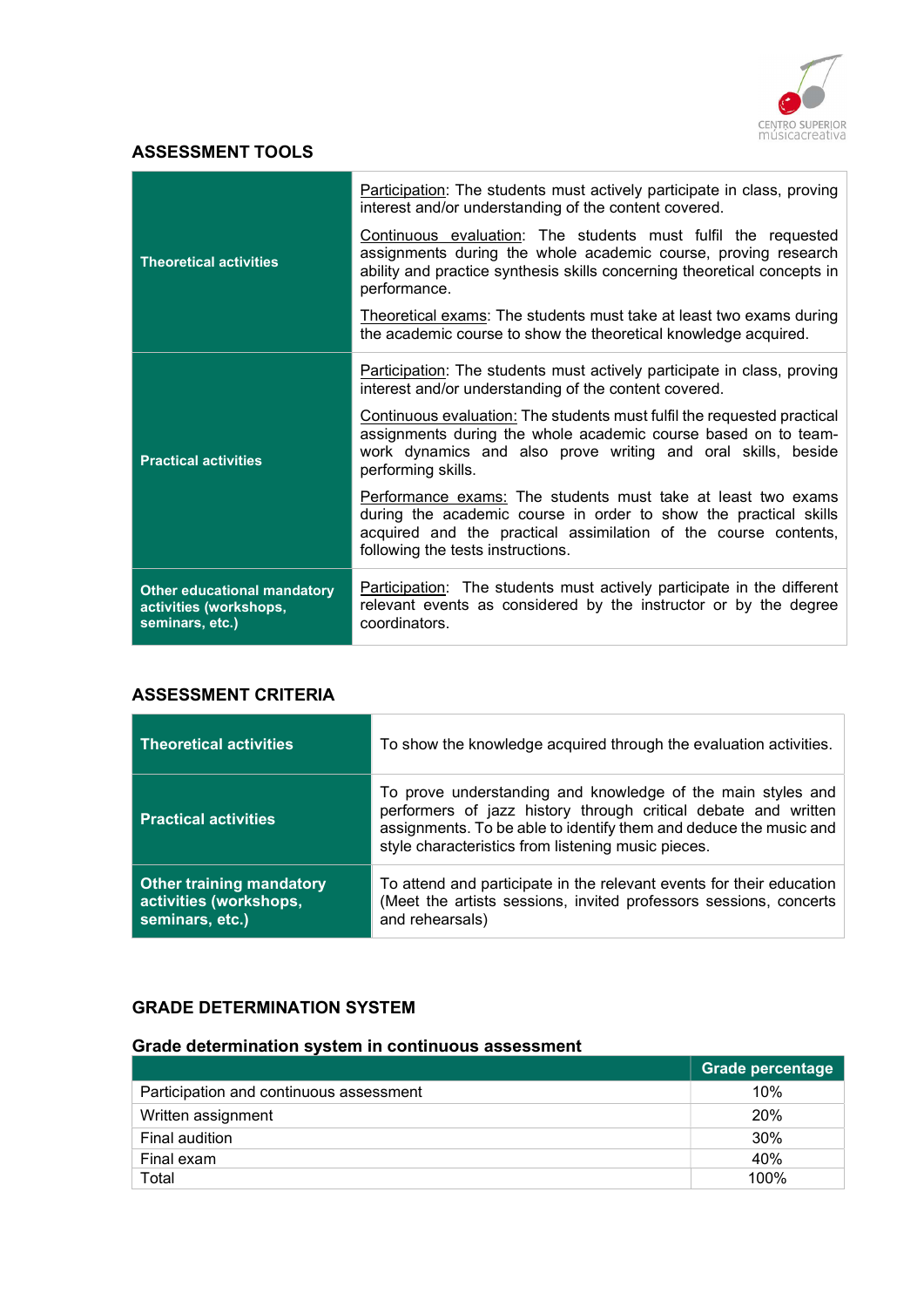

#### Grade determination system in cases of loss of continuous assessment right

|            | <b>Grade percentage</b> |
|------------|-------------------------|
| Final exam | 80%                     |
| Total      | 80%                     |

#### Grade determination system for the extraordinary assessment call

|             | Grade percentage |
|-------------|------------------|
| Retake exam | 100%             |
| Total       | 100%             |

#### Grade determination system for students with disabilities

In principle, the grade determination system for students with disabilities will be carried out following the criteria set for the rest of the students, ensuring equal opportunities and conditions for all the students. However, if necessary, the instructor in charge will consider the type of disability of the concerned student. Should the situation apply, the assessment conditions will be adapted in accordance to the limitations of the corresponding disability.

These considerations will be established once the concerned student enrols in the corresponding courses. For the official records, the student and/or the student representative will be requested to present the corresponding disability report for the official accreditation.

#### Grade determination system in continuous assessment

|                                         | Grade percentage |
|-----------------------------------------|------------------|
| Participation and continuous assessment | 10%              |
| Written assignment                      | 20%              |
| Final audition                          | 30%              |
| Final exam                              | 40%              |
| Total                                   | 100%             |

#### RESOURCES AND DIDACTIC MATERIALS

Campus virtual https://musicacreativa.classlife.education/

#### **Bibliography**

| <b>Tittle</b>    | El jazz. Su origen y desarrollo. |
|------------------|----------------------------------|
| <b>Author</b>    | J. Berendt                       |
| <b>Publisher</b> | Fondo de Cultura Económica.      |
|                  |                                  |
| <b>Tittle</b>    | Breve Historia de la Música      |
| <b>Author</b>    | Mila, M.                         |
| <b>Publisher</b> | <b>Bolsillo</b>                  |